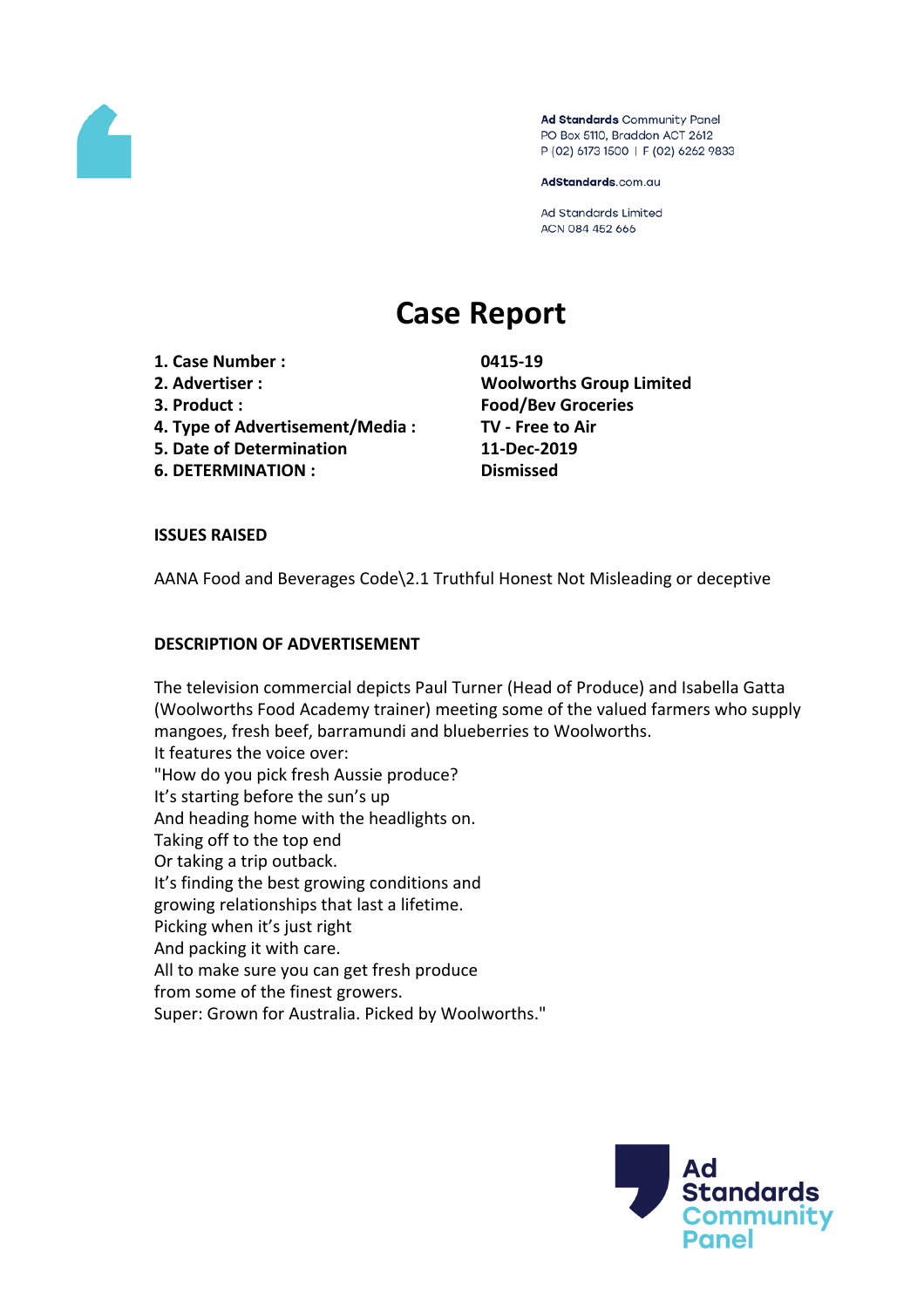

## **THE COMPLAINT**

A sample of comments which the complainant/s made regarding this advertisement included the following:

*Miscommunication. It suggests that it is grown in Australia rather than for Australia implying home grown*

# **THE ADVERTISER'S RESPONSE**

Comments which the advertiser made in response to the complainant/s regarding this advertisement include the following:

*Woolworths Group Limited trading as Woolworths Supermarkets ("Woolworths") takes its advertising obligations very seriously and thanks Ad Standards for the opportunity to respond to the Complaint. Please note that the Advertisement ceased airing on 9 November 2019.*

*The Complaint alleges that the Advertisement "suggests that it is grown in Australia rather than for Australia implying home grown." By "it", we understand that the Complaint refers to the four food products referenced in the Advertisement, being mangoes, beef, barramundi and blueberries.*

*Section 2.1 of the AANA Food & Beverages Advertising Code ("the Code") states that "Advertising or Marketing Communication for Food or Beverage Products shall be truthful and honest, shall not be or be designed to be misleading or deceptive or otherwise contravene Prevailing Community Standards, and shall be communicated in a manner appropriate to the level of understanding of the target audience of the Advertising or Marketing Communication with an accurate presentation of all information including any references to nutritional values or health benefits."*

*According to the AANA Food & Beverages Advertising Code Practice Note ("Practice Note"), the Community Panel will consider whether the information most likely to be taken from the Advertisement by an average consumer in the target market would be reasonably regarded as truthful and honest.*

## *Woolworths' response*

*Woolworths respectfully submits that the Advertisement is truthful and not misleading or deceptive, and that the Complaint should be dismissed. The purpose of the Advertisement is to celebrate Woolworths' partnerships with its valued farmers, and to communicate Woolworths' commitment to providing Australian customers with great quality fresh produce. The Advertisement does not claim or suggest that all Woolworths products are Australian. Rather, the Advertisement accurately reflects how Woolworths partners with its farmers and suppliers to pick fresh produce with our Australian customers in mind.*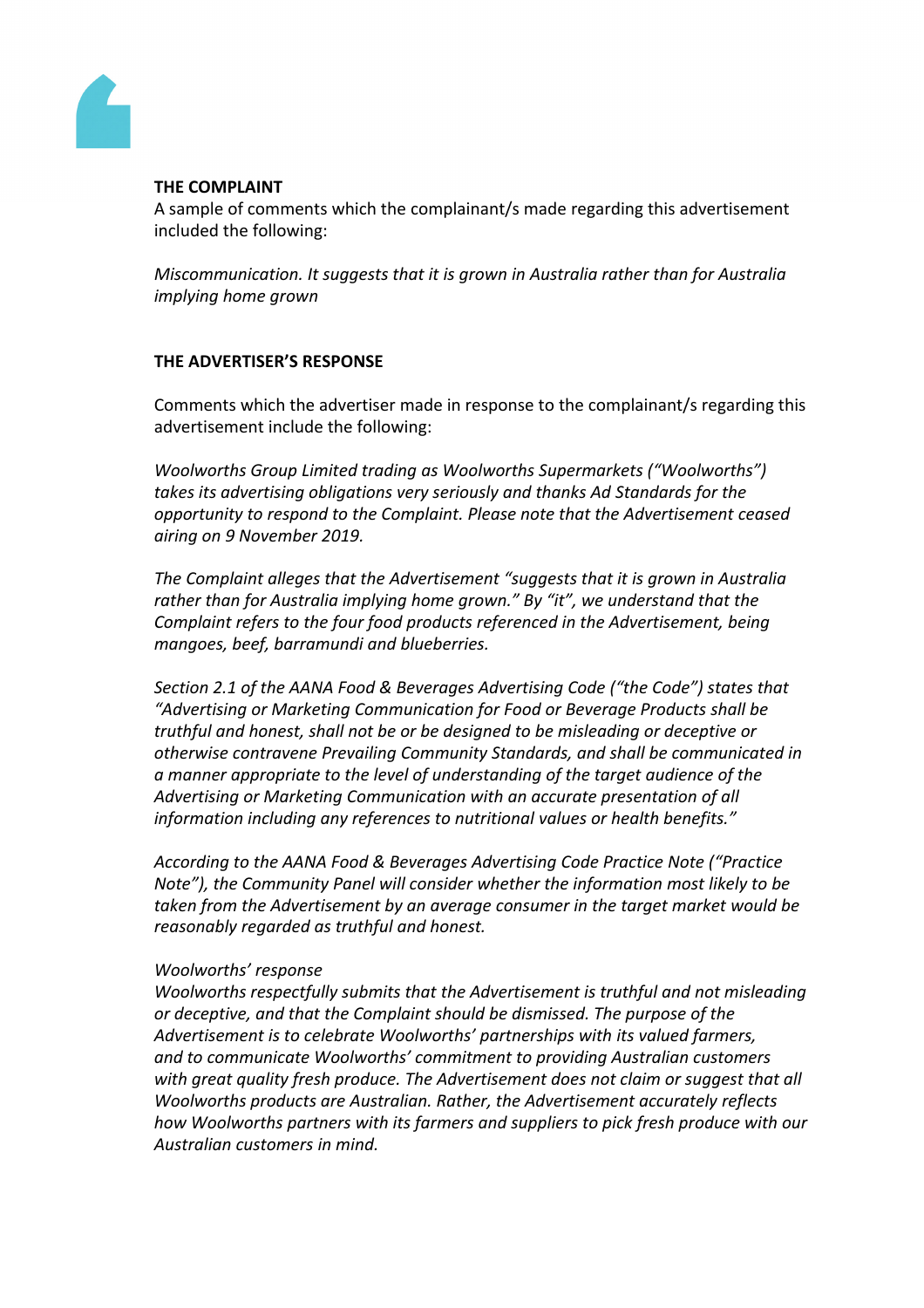

*Importantly, the average consumer watching the Advertisement understands that products which are "grown for Australia" are not necessarily "grown in Australia".*

*As the tagline "Grown for Australia. Picked by Woolworths" conveys, Woolworths works to ensure that the fresh produce that we pick meets the expectations, tastes and requirements of the Australian market. In order to achieve this, Woolworths partners with suppliers from a variety of growing regions. This is demonstrated by the Advertisement's depiction of Paul Turner (Head of Produce) and Isabella Gatta (Woolworths Food Academy trainer) meeting with some of Woolworths' valued farmers. In particular, the Advertisement celebrates Woolworths' partnerships with five farming families, being:*

- *- Katie and Scott Lloyd from Lloyd Pastoral in Chinchilla, Queensland (beef);*
- *- Dan Richards from Humpty Doo Barramundi in Humpty Doo, NT (barramundi);*
- *- Barry Albrecht from Arnhem Mangoes in Lambells Lagoon, NT (mangoes);*
- *- Nino Niceforo from Berry Farms in Katherine, NT (mangoes); and*
- *- Harry Sohi from Boambee Berry Farm in North Boambee Valley, NSW (blueberries).*

*Woolworths is proud to hero these farming families in the Advertisement. For example, the Lloyd family has been a Woolworths partner for 33 years and the Richards family was recognised as Sustainability Supplier of the Year in 2018. The inclusion of these farmers in the Advertisement reinforces the voiceover statement that our fresh produce requires "the best growing conditions and growing relationships that last a lifetime."*

*Section 2.1 of the Code requires information in an advertisement to be communicated in a manner appropriate to the level of understanding of the relevant target audience. While the Advertisement makes no specific product claims, we contend that the reasonable consumer watching the Advertisement will appreciate that Woolworths partners with many farmers from a variety of growing regions throughout Australia and around the world, and not just those depicted in the Advertisement. Woolworths only sources 100% Australian mangoes, fresh beef and fresh barramundi. Woolworths also has an Australian-first sourcing policy in regards to blueberries, ensuring that Australian blueberries are available to customers year-round except on relatively rare occasions where local supply is insufficient to meet demand. Notwithstanding this, all mangoes, fresh beef, fresh barramundi and blueberries available at Woolworths during the campaign period in which the Advertisement was broadcast were 100% Australian.*

*The target audience, being primary grocery buyers, are familiar with country of origin claims and will not take away a message that all products in a Woolworths supermarket are sourced from Australia. The voiceover statement supports this by noting that these families are only "some of the finest growers" that supply Woolworths.*

*Accordingly, Woolworths submits that the overall impression conveyed to the target audience is that we carefully pick products for the Australian market and work with a broad range of farmers, including the five families depicted, to deliver great quality*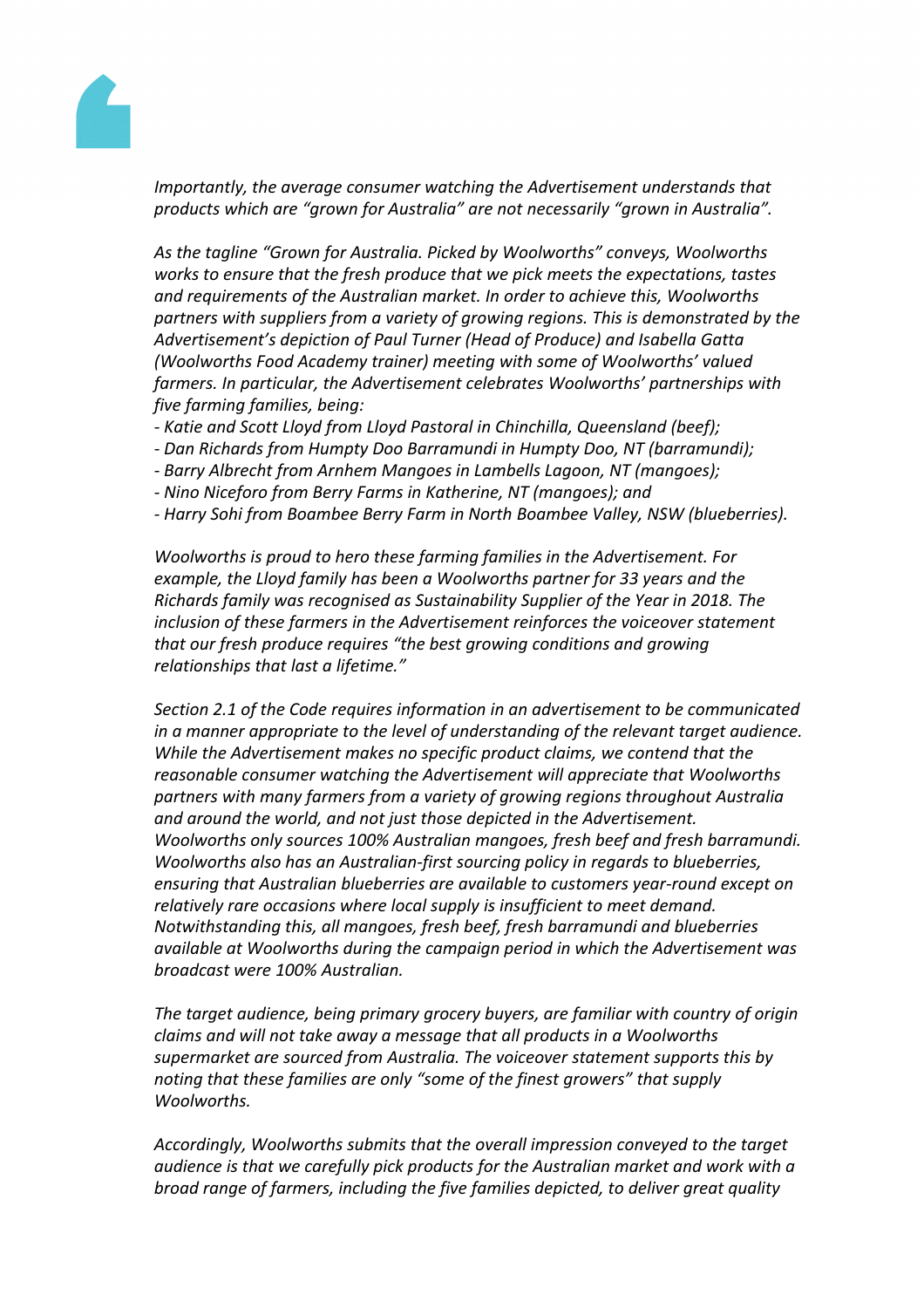

*produce. These representations are truthful and not misleading, and therefore do not breach the Code.*

## *Section 2 of the AANA Code of Ethics*

*Woolworths also submits that the Advertisement does not contravene any of the subsections of Section 2 of the AANA Code of Ethics given that the Advertisement:*

- *does not portray or depict material which discriminates against or vilifies a particular section of the community;*
- *does not employ sexual appeal;*
- *does not present or portray violence;*
- *does not contain any sexual content;*
- *does not include any strong or obscene language;*
- *does not depict any material contrary to Prevailing Community Standards on health and safety;*
- *is clearly distinguishable as advertising to the relevant audience; and*
- *does not target children through either its content or placement.*

### *Conclusion*

*For the reasons outlined above, we submit that the Complaint should be dismissed on the basis that it does not breach any of the applicable AANA Codes. Please feel free to contact me should Ad Standards require any further information in relation to the Complaint.*

## **THE DETERMINATION**

The Ad Standards Community Panel (the Panel) considered whether this advertisement breaches the AANA Food and Beverages Advertising and Marketing Communications Code (the Food Code).

The Panel noted the complainant's concern that the advertisement is deceptive as it suggests that food is grown in Australia rather than for Australia, implying home grown.

The Panel viewed the advertisement and noted the advertiser's response.

The Panel noted that the product advertised is food and that therefore the provisions of the Food Code apply. In particular the Panel considered section 2.1 of the Food Code which provides:

*'Advertising or marketing communications for food ...shall be truthful and honest, shall not be or be designed to be misleading or deceptive or otherwise contravene prevailing community standards, and shall be communicated in a manner appropriate to the level of understanding of the target audience of the Advertising or Marketing Communication with an accurate presentation of all information including any references to nutritional values or health benefits.'*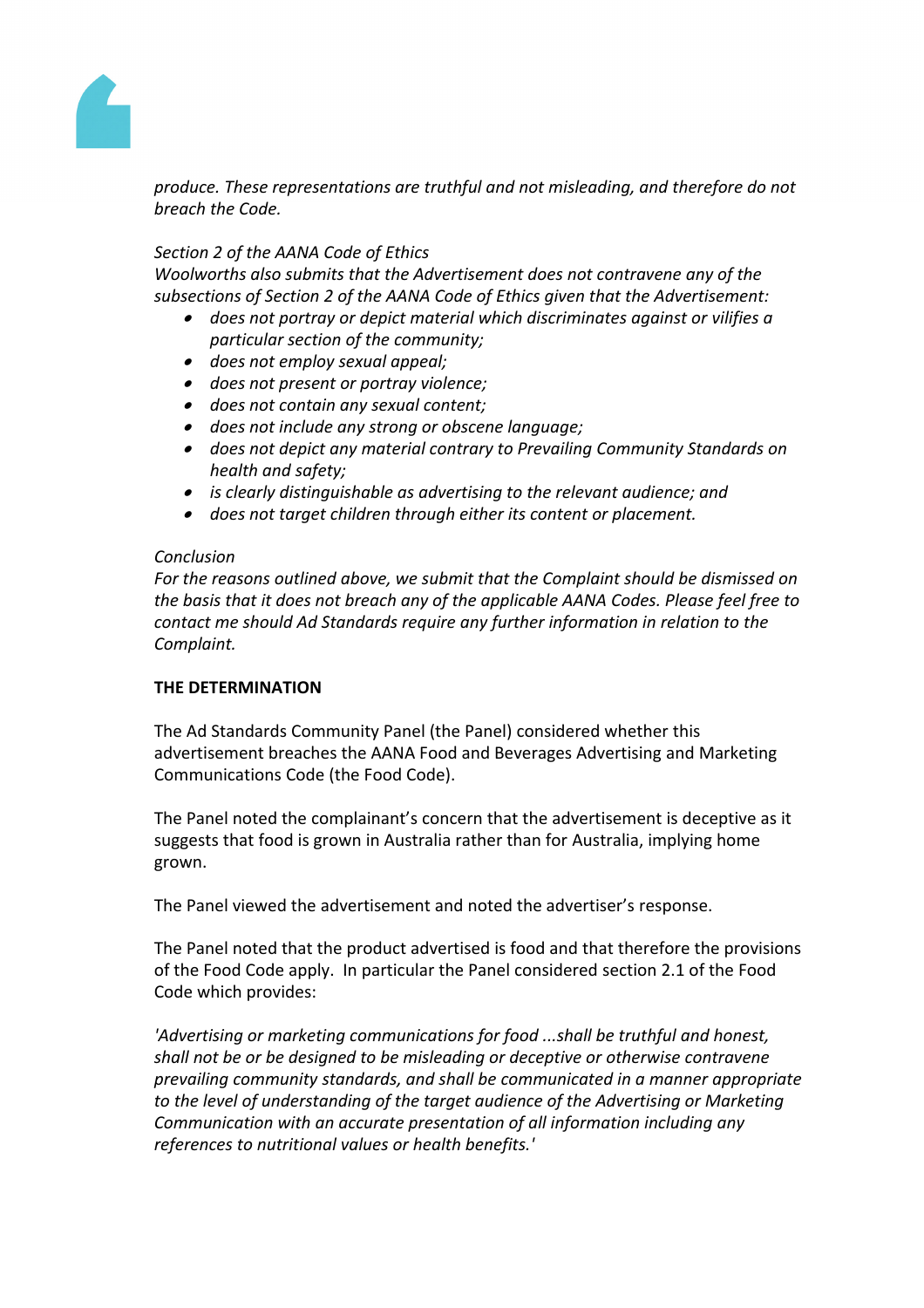

In relation to section 2.1 of the Code the Panel considered the Practice Note to the Food code which provides that:

*"The Panel will not attempt to apply legal tests in its determination of whether advertisements are truthful and honest, designed to mislead or deceive, or otherwise contravene prevailing community standards in the areas of concern to this Code.*

*In testing the requirement that an advertising or marketing communication should not be designed to be misleading or deceptive, or otherwise contravene prevailing community standards, the Panel will consider the advertiser's stated intention, but may also consider, regardless of stated intent, that an advertisement is by design misleading or deceptive, or otherwise contravenes prevailing community standards in particular regard to stated health, nutrition and ingredient components of the food or beverage product.*

*Thus, an advertising or marketing communication may make reference to one or more of the nutritional values or health benefits of a product but such references must be accurate and appropriate to the level of understanding of the target audience, and must not misleadingly represent the overall nutritional or health benefits of the product."*

The Panel considered that the advertisement depicted four food products – mangoes, beef, barramundi and blueberries.

The Panel noted the advertiser's response that the advertisement clearly states "Grown for Australia". The Panel further considered the advertiser's response that the products depicted in the advertisement are/were Australian grown and noted the information regarding the suppliers of those products.

The Panel considered that the advertisement does not state that all food available at Woolworths is grown in Australia. However the Panel noted that the statement 'Grown for australia' is accompanied by many images showing products being grown in Australia. The Panel considered that there is a strong implication that the products in the advertisement - mangoes, beef, barramundi and blueberries- are grown in Australia. The Panel considered that this implication is only for the products depicted in the advertisement and not for the broader range of products sold by Woolworths. The Panel considered that most members of the community would consider the statement "Grown for Australia" to be relevant to the particular products depicted in the advertisement.

The Panel noted the advertisers' response that "*all mangoes, fresh beef, fresh barramundi and blueberries available at Woolworths during the campaign period in which the Advertisement was broadcast were 100% Australian."*

The Panel considered that in the context of the specific advertisement, the claim was not misleading as the products were Australian grown.